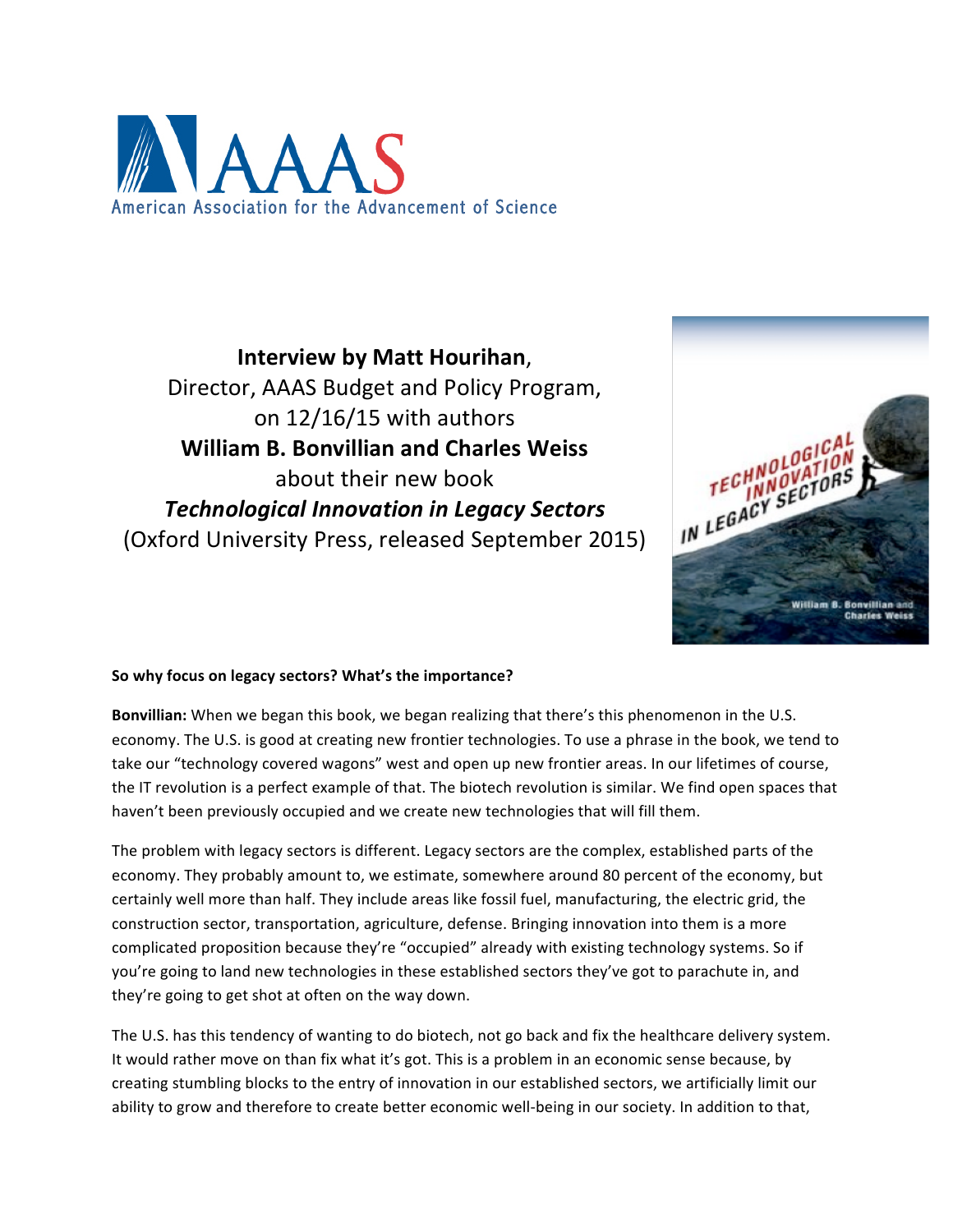there are these big societal problems: climate change; jobless innovation; healthcare delivery. These are big societal challenges that you can't deal with unless you tackle these legacy sectors.

**Some who work in the sectors Bill mentioned would probably argue that we have seen innovation in** these sectors. For instance, thermal efficiency of natural gas turbines is substantially higher today **than it was a few decades ago. But you're talking about more disruptive innovation. What are the concerns and barriers regarding more radical technological developments?**

**Weiss:** Well the defining characteristic of a legacy sector is a well-established, well-defended paradigm, which is partly technological, but also is multidimensional. It's got an economic, a political, a legal, an institutional dimension. If a given innovation fits that paradigm, it can go very nicely. Fracking... is going very well because it fits the prevailing fossil fuel paradigm, whereas solar and wind and conservation face very serious obstacles, which put a disproportionate pressure on the innovation system.

**Bonvillian:** What we found was that there are certain kinds of characteristics that are typically shared by many legacy sectors. For example: pricing that doesn't reflect externalities. An established infrastructure that's locked in and very hard to change. There are public expectations that come to bear here: public expectation of very low energy prices, very low gasoline prices. There are career paths, and curricula. There are regulatory requirements that tend to lock in certain kinds of legacy sector tendencies. All of these sectors are defended by powerful vested interests.

And then, in turn, there are a series of market imperfections, and these are more technical terms in economics, but issues like perverse subsidies, and network economies, what we call "lumpiness," which are these major sectors [in which] you have to operate at a certain scale to gain entrance. We have a financing system that's not geared to the introduction of disruptive technologies. It tends to be pretty short term  $-$  venture capital is typically five to seven years.

**Weiss:** The particular difficulty about introducing disruptive technological innovation into legacy sectors – innovations that don't fit the paradigm – is that you have to think simultaneously of changes in policies and institutions, and of technological innovation. This is not the typical way the U.S. goes about thinking about innovation. We normally think of innovation as flowing from research. The particular case of legacy sectors [is that] you have to think about policies and institutions *in parallel* with research, and you typically require government intervention over and above the support for research, or strategic thinking on the part of the private sector or foundations or NGOs that think through the obstacles to disruptive innovation...In the private sector, I think you can see it with driverless cars. Here the car companies and some of the computer companies  $-$  Google  $-$  are not only thinking through what it would take to have a technically safe and operational driverless car or driverless truck or driverless caravan...but they're also asking themselves what are the changes in financing, in insurance, in liability, in legal structure, in licensing structure, in highway and transportation systems design. You can see the change agents forming in a collaboration between government and the private sector.

The major challenge of this book was to develop a framework for thinking about the problems of innovation, of research, and of obstacles to the introduction of disruptive innovation, all at the same time.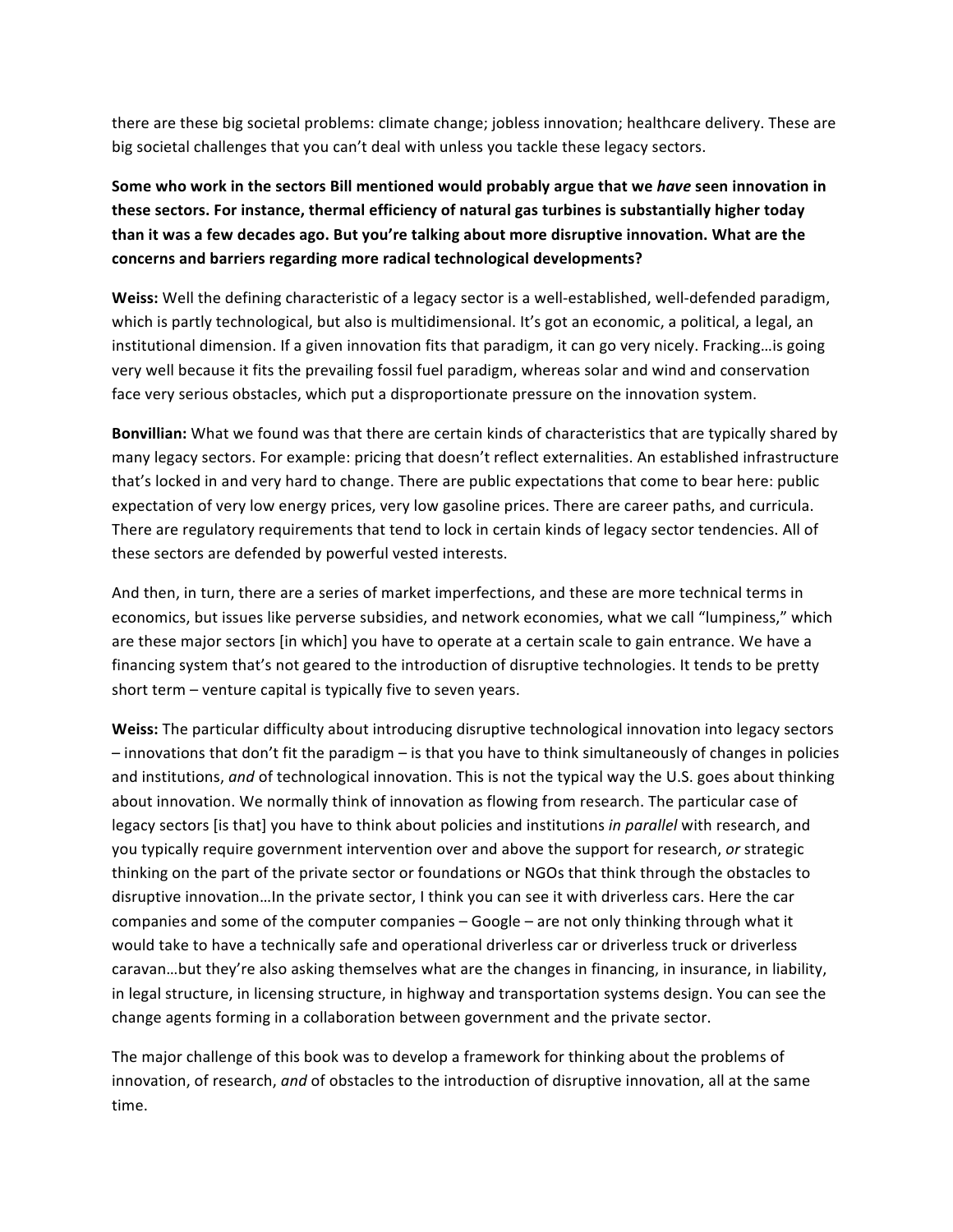#### And you don't just look at technology-based sectors – you also examine service sectors, like higher education and healthcare delivery. What are some of the challenges and opportunities in these?

**Bonvillian**: Turning to higher education, some have argued that the last major systemic change in higher education was development of the book. Obviously it's a more complicated story than that, but this is a pretty slow moving system, and the introduction of significant change is a very gradual process, because there are a series of these classic legacy sector problems that afflict higher education. There is an established infrastructure in higher education, whether you characterize that as colleges and universities, or textbooks, and it's hard to introduce new models. There are public expectations about higher education. There are what some would characterize as perverse pricing, i.e. very high and rapidly rising cost. There is very limited R&D conducted on education.

We look at one interesting, potentially disruptive set of changes, which is the introduction of MOOCs, massive open online courses that began to be introduced around 2012 and 2013. There are some things that online education can do, frankly, better, in terms of delivering education and learning, than the existing system. But there are of course things that online can't do. So we argue in the book in the end that a blended model is preferable...The risk in higher education is that universities and colleges will add portfolios of MOOC courses and think they've checked the box. They won't necessarily look at the blended model because that means changing the existing legacy sector system, not just adding an additional feature on the side. So that's the big challenge in higher education  $-$  a disruptive innovation is on the way, it's arriving, it's starting to land after a long time in coming. But will the potential of that, and the opportunities for learning it creates, be fully implemented into the established system?

# Even though DOD has all the hallmarks of a legacy sector, you use it as a case study of a successful innovation system, which may surprise some readers. What were the key ingredients to DOD's **success on this?**

**Weiss:** Defense is a very interesting chimera. You have the services, which are devoted to the short- and long-term problems of their mission as defined. And then, [you have] different mechanisms whose function is to push disruptive innovation and that's their job. It used to be a particular individual like Admiral Rickover<sup>1</sup> or General Schriever<sup>2</sup>, and now DARPA [the Defense Advanced Projects Agency] has institutionalized in this function.

**Bonvillian:** It's an important question because the Defense Department, which is frankly one of the most notorious bureaucracies in the history of the United States, has been able to introduce technological innovation in some very interesting and important ways. And to some extent it offers a model of how to organize within a legacy sector to accomplish technological innovation.

The example we look at is something called the Revolution in Military Affairs [RMA] that occurred in the 1980s and 1990s. To set the stage, following the end of the Vietnam War...there was genuine worry about the capability of the U.S. Army to provide a sufficient deterrent and barrier to a reviving Soviet

<u> 1989 - Jan Samuel Barbara, margaret e</u>

 $1$  Admiral Hyman Rickover, USN, led the development of atomic submarines.

<sup>2</sup> General Bernard Schriever, USAF, led the development of ballistic missiles.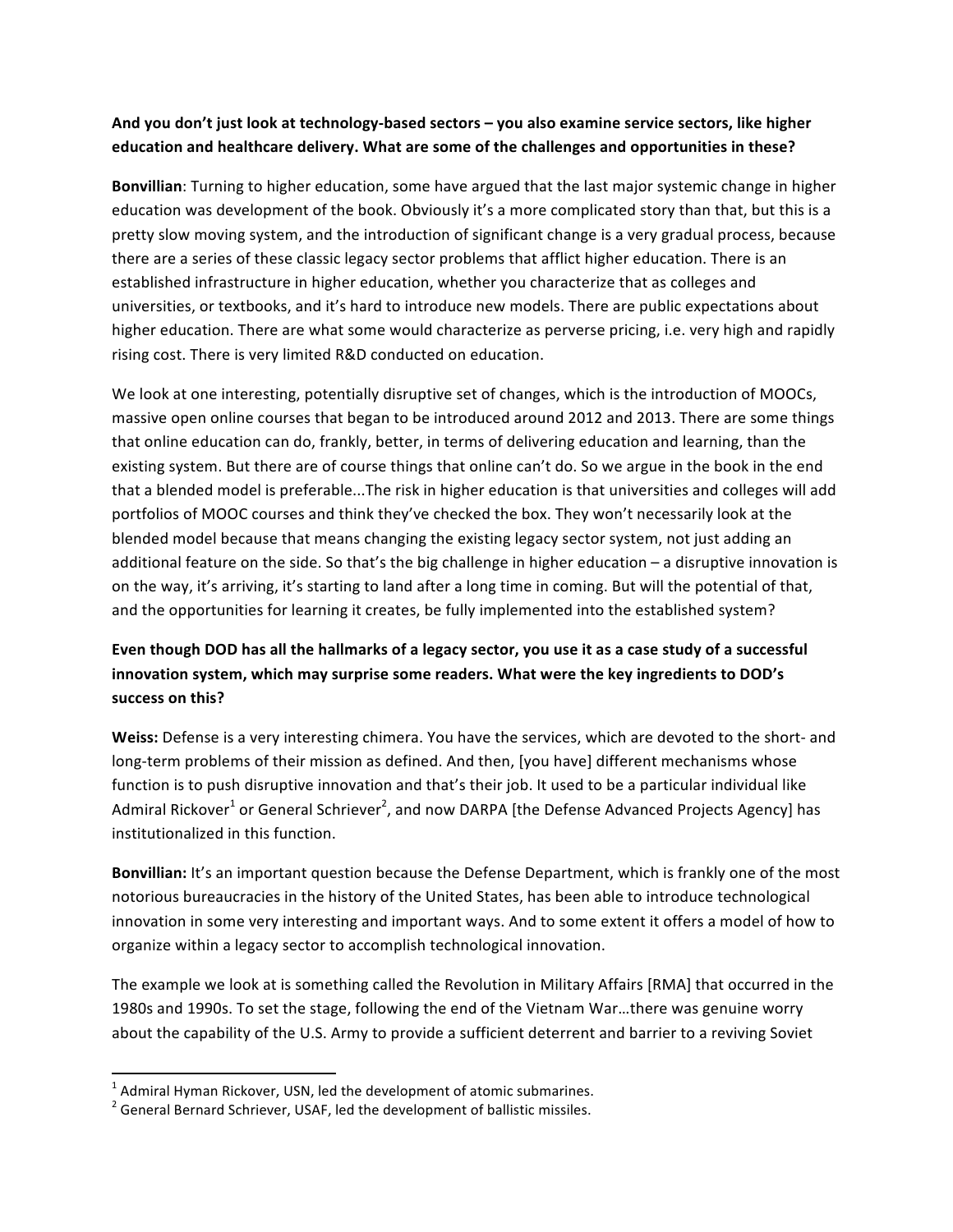Union and their forces in Eastern Europe. And the leadership of the Defense Department at that time -Harold Brown<sup>3</sup> and Bill Perry<sup>4</sup>, noteworthy Defense leaders – thought, 'Look, we're not going to deal with this massive disadvantage we have in manpower and equipment by matching the manpower. We're going to have to match it through technological innovation.' And they began a series of efforts to develop breakthrough defense technologies around issues like precision, around stealth, around UAVs [unmanned aerial vehicles]. The services were not interested in those technologies. But DARPA and other elements within the Department were able to press these technologies forward, and eventually they went into place.

How did it do this? Chuck mentioned the important role of DARPA. Unless you have innovations available to feed into your legacy sector system, there will be no innovation, and DARPA has played a role in driving the core innovations that helped create this RMA possibility. But that doesn't mean that these are implementable. In turn, there had to be change agents within the Department ready to press these changes into the services and nurture the technologies through development. I've mentioned Harold Brown and Bill Perry were certainly critical, but there were a series of other leaders and in subsequent Defense Department leadership circles prepared to help press these advances through.

Weiss: And also procurement capability, which is the critical thing for DOD. Just to finish the DARPA story: When you have this integrated system, where you're both the developer and the purchaser, the management of DARPA becomes a big challenge, because everybody has to understand what DARPA is about. DARPA is not about the immediate problems of the services. It's about the long-run potential for application of breakthrough technology. The director of DARPA has to have special relations with the services so that they understand what his/her job is, but also the Secretary of Defense has to defend [DARPA] against inevitable pressures.

**Bonvillian:** So the Defense Department gives us a lesson on how to change a legacy sector. You need the front-end innovations, and DARPA has been what we can call a change agent on the front end of the system. But on the back end of the system where you're moving towards implementation, there are leadership and institutions within DOD that have also been prepared to press the change and the technological innovation opportunities into actual implementation.

## That's one model; but it's only applicable in a particular kind of setting. Obviously other legacy sectors are market-oriented, and very different. But this is where other models could come into play, you **argue.**

**Bonvillian:** We paint five models of the innovation dynamics. Two are familiar to the science and technology policy and innovation community. The first we can call the "pipeline" model: that is a technology-push, technology-supply model. Often, federally supported research will *push* the products of basic research towards the marketplace. That's the dominant model underlying U.S. innovation policy - that's the way we think most things work. But obviously industry is a huge factor in innovation. That

<u> 1989 - Jan Samuel Barbara, margaret e</u>

<sup>&</sup>lt;sup>3</sup> Secretary of Defense Harold Brown, a scientist and former president of Caltech, was secretary from 1977-81.<br><sup>4</sup> William Perry was a mathematician and engineer and Undersecretary of Defense for Research and Engineering from 1977-81; he subsequent served as Secretary of Defense from 1994-97.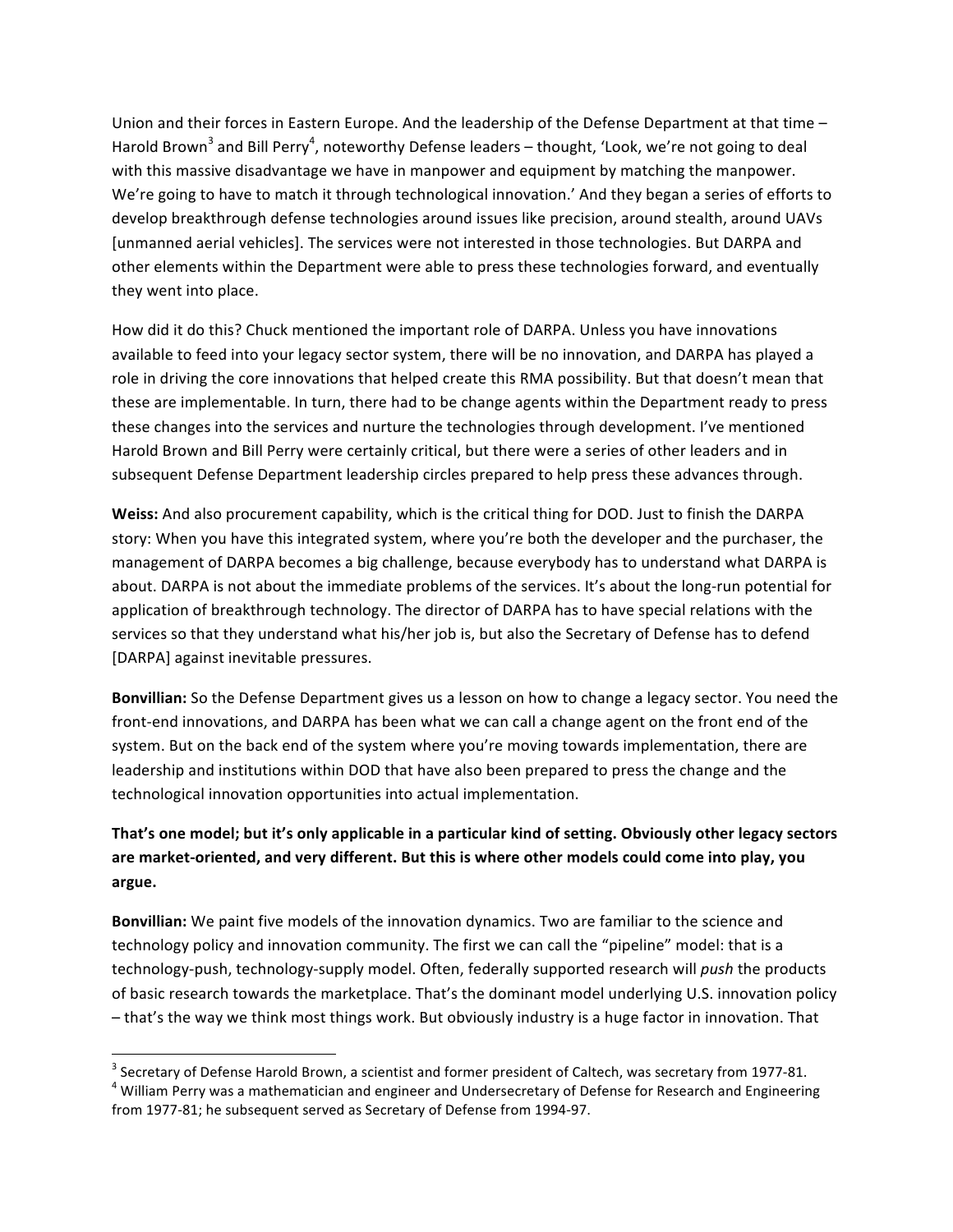model the literature calls "induced." That's a technology-pull, demand-pull model. Industry will spot a market opportunity and will move technology advances – which are often incremental, to meet those market demands and opportunities.

So those two models are pretty well understood in the system. We propose actually three more. The third model is the "extended pipeline" model that we referenced earlier. That is the way the Defense Department works, to a lesser extent the Department of Agriculture works. A fourth model we call "manufacturing-led," and this is a second new model we're proposing here. America thinks of innovation as revolving around R&D, but it turns out that production – particular initial production of a new technology – is a very sophisticated innovation-oriented stage. It's very rich on creative engineering...Some countries are very strong at this. Germany is very strong in manufacturing-led innovation, [and] Japan's invention of the whole quality manufacturing system that it implemented. Taiwan, Korea, and now China - these are all examples of manufacturing-led innovation.

And the fifth model [we call] "innovation organization." Chuck and I argue in the book that this model encompasses all of those four models, that in order to bring innovation into legacy sectors you're going to have to be able to move all four models, not one of the above, taking into account the broad context and structure of a complex, established legacy sector where you'll need all those elements to really bring change.

## The idea behind all this is to craft policy responses that orchestrate between these different modes of operation, essentially, and to avoid limiting your paths of action given the special challenges in legacy sectors, is that right?

Weiss: Sometimes you use technology-push, sometimes you use demand-pull, sometimes you want to innovate on the manufacturing side, sometimes you want to just let nature take its course after the research, sometimes you want to be involved in the entire innovation process and you have to think about all the problems you expect to happen along the way. The model of stealth and precision strike and drones, which involves creating the technology and then seeing it through, has to be modified when you're not in charge of procurement, when procurement is a function of markets.

We lay out a framework which would have to be modified from sector-to-sector but the idea is the same. First you have to strengthen the front end, which may often mean creating or strengthening existing innovation institutions. You have to be sure your researchers are both isolated from immediate pressures and linked to the ultimate decision-makers so that they understand the problems that the sector has to solve, and also have receptive decision-makers for when the ideas come out, which Bill calls "connected" science and technology, which is a good word for this.

Then you have to think through the launch paths of these technologies you're trying to promote. And when you start thinking through the launch paths, you'll start to see obstacles that have to be overcome: infrastructural or institutional or public conceptions or legal. It doesn't pay to have the technology ready to roll, and then say "Oh my heavens, we have to deal with the legacy aspects of the sector." After you've thought through the technology launch pathways, you realize the areas of support or public policy change that are going to be needed to overcome these obstacles.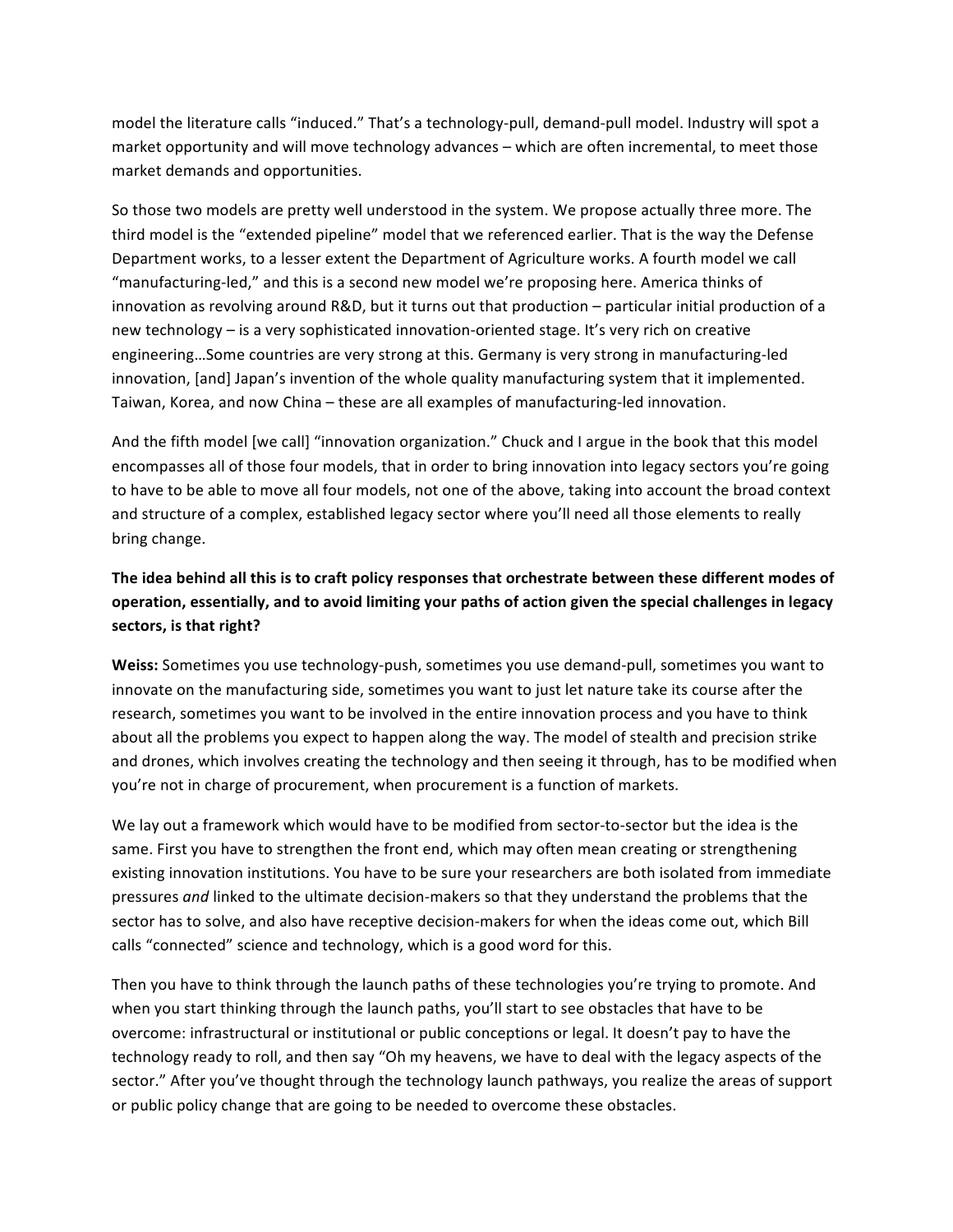And all this is taking place against the broad background of the context of innovation. One feature of the U.S. that I think is insufficiently appreciated is the role of the innovation context. We spend a lot of time worrying about our innovation system, but what really makes innovation flow in this country are broader issues of culture, of acceptance of risk, of reward to merit, of relative indifference to where you come from, what your religion is, what your color is, who your father was. This sets us apart. There are a lot of countries where if you start a company and go broke, you're a black sheep forever. In Silicon Valley, you start two companies and they both go broke and you come to the venture capitalist with a third idea and it's a good idea, he's likely to figure well, you learned something from the first two mistakes.

### This is no small task you're setting out for policy practitioners. But in the book you argue it's a task that's already moving forward with regard to advanced manufacturing, in response to the long-term **relocation of manufacturing overseas. Walk us through that response.**

**Bonvillian:** Manufacturing is particularly interesting because it's a legacy sector, but it's also one of the models of innovation dynamics...If manufacturing is actually an important part of the innovation system, we're creating a problem that could be "produce there, innovate there." Because in the process of moving part of the innovation system abroad to these offshore locations, we're affecting our overall innovation capacity and capability.

So what's the policy response here? We're probably going to have to innovate our way into greater efficiencies and productivity. That means the five-step process Chuck laid out becomes very relevant to advanced manufacturing, and in fact we're starting to move through those steps. We can start to see a series of new technology paradigms that are starting to evolve in manufacturing that could be transformative and enable much higher efficiency in the U.S. system. For example: 3D printing is now moving apace, it's a whole new kind of production system. Advanced materials may enable a very different kind of product set. New digital and sensor technologies can be introduced at every phase of the production process to make it smarter than it already is.

Can the U.S. move to implement those on the front end of the innovation system? We're doing several things in that regard. We're starting to coordinate better. We're now creating a series of manufacturing institutes which have a role on the front end but also in the implementation end. These manufacturing institutes are modeled on the German Fraunhofer Institutes<sup>5</sup>...We're developing a series of support policies tied to those different paradigm launch pathways, and we're also looking at gaps in the system. We're introducing new kinds of workforce education and apprenticeship programs, we're taking a series of institutional steps in parallel that help to fill those innovation gaps.

It's a much more complicated model than anything we've tried before. This involves collaborative organization across the private sector between small, midsized, and larger firms, and it also involves integrating university expertise, and tying some federal funding to provide leverage here with private

<u> 1989 - Jan Samuel Barbara, margaret e</u>

 $5$  Germany's Fraunhofer organization supports a network of 60 regional institutes for applied R&D, bringing together advanced engineering expertise with small, mid-sized and large firms around manufacturing technology and process challenges.